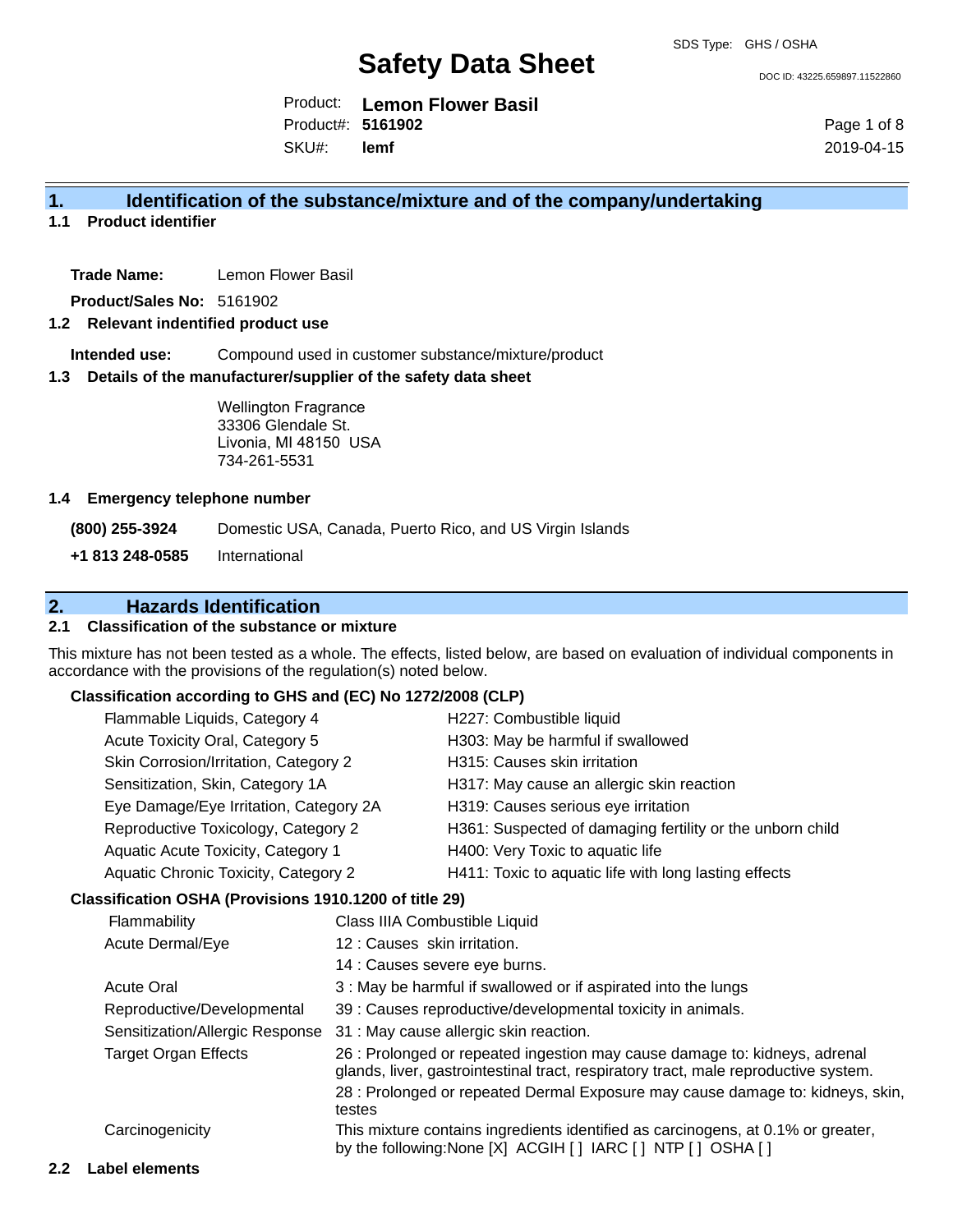DOC ID: 43225.659897.11522860

Product: **Lemon Flower Basil** SKU#: Product#: **5161902 lemf**

Page 2 of 8 2019-04-15

### **Labelling (REGULATION (EC) No 1272/2008)**

### **Hazard pictograms**







#### **Signal Word: Warning**

| <b>Hazard statments</b> |                                                     |
|-------------------------|-----------------------------------------------------|
| H <sub>22</sub> 7       | Combustible liquid                                  |
| H303                    | May be harmful if swallowed                         |
| H315                    | Causes skin irritation                              |
| H317                    | May cause an allergic skin reaction                 |
| H <sub>319</sub>        | Causes serious eye irritation                       |
| H <sub>361</sub>        | Suspected of damaging fertility or the unborn child |
| H400                    | Very Toxic to aquatic life                          |
| H411                    | Toxic to aquatic life with long lasting effects     |

#### **Precautionary Statements**

#### **Prevention:**

| P <sub>201</sub>     | Obtain special instructions before use                                                                                                |
|----------------------|---------------------------------------------------------------------------------------------------------------------------------------|
| P <sub>202</sub>     | Do not handle until all safety precautions have been read and understood                                                              |
| P <sub>235</sub>     | Keep cool                                                                                                                             |
| P <sub>264</sub>     | Wash hands thoroughly after handling                                                                                                  |
| P272                 | Contaminated work clothing should not be allowed out of the workplace                                                                 |
| P273                 | Avoid release to the environment                                                                                                      |
| P <sub>281</sub>     | Use personal protective equipment as required                                                                                         |
| Response:            |                                                                                                                                       |
| $P302 + P352$        | IF ON SKIN: Wash with soap and water                                                                                                  |
| $P305 + P351 + P338$ | IF IN EYES: Rinse cautiously with water for several minutes Remove contact lenses if<br>present and easy to do. continue rinsing      |
| $P308 + P313$        | IF exposed or concerned: Get medical advice/attention                                                                                 |
| P312                 | Call a POISON CENTER or doctor/physician if you feel unwell                                                                           |
| $P333 + P313$        | If skin irritation or a rash occurs: Get medical advice/attention                                                                     |
| $P337 + P313$        | If eye irritation persists: Get medical advice/attention                                                                              |
| P362                 | Take off contaminated clothing and wash before reuse                                                                                  |
| P363                 | Wash contaminated clothing before reuse                                                                                               |
| P370 + P378          | In case of fire: Use Carbon dioxide (CO2), Dry chemical, or Foam for extinction. Do not use<br>a direct water jet on burning material |
| P391                 | <b>Collect Spillage</b>                                                                                                               |
|                      |                                                                                                                                       |

#### **2.3 Other Hazards**

**no data available**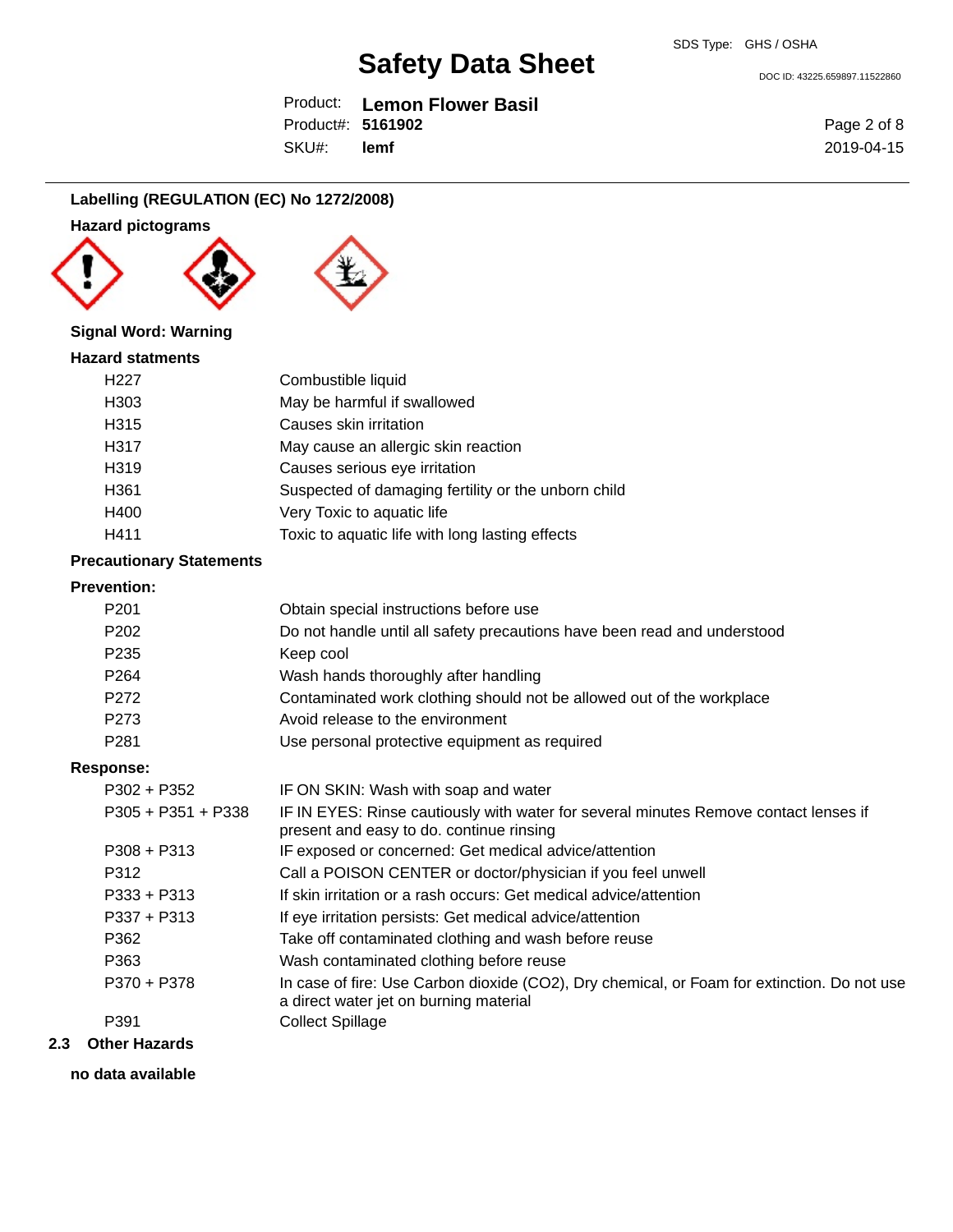DOC ID: 43225.659897.11522860

|                   | Product: Lemon Flower Basil |
|-------------------|-----------------------------|
| Product#: 5161902 |                             |
| SKU#: lemf        |                             |

Page 3 of 8 2019-04-15

# **3. Composition/Information on Ingredients**

#### **3.1 Mixtures**

This product is a complex mixture of ingredients, which contains among others the following substance(s), presenting a health or environmental hazard within the meaning of the UN Globally Harmonized System of Classification and Labeling of Chemicals (GHS):

| CAS#<br>Ingredient                                       | EC#                                | Conc.<br>Range | <b>GHS Classification</b>           | <b>OSHA Classification</b> |  |
|----------------------------------------------------------|------------------------------------|----------------|-------------------------------------|----------------------------|--|
| 120-51-4                                                 | 204-402-9                          | 10 - 20 %      | H302; H313; H400; H411              | 28, 3                      |  |
| <b>Benzyl Benzoate</b>                                   |                                    |                |                                     |                            |  |
| 8007-35-0                                                | 232-357-5                          | 10 - 20 %      | H316; H401; H411                    | 11                         |  |
| Terpineol acetate                                        |                                    |                |                                     |                            |  |
| 101-86-0                                                 | 202-983-3                          | 10 - 20 %      | H303; H316; H317; H400; H411        | 11, 15                     |  |
|                                                          | Hexyl cinnamaldehyde               |                |                                     |                            |  |
| 78-70-6                                                  | 201-134-4                          | $5 - 10%$      | H227; H303; H315; H317; H319; H402  | 12, 26                     |  |
| Linalool                                                 |                                    |                |                                     |                            |  |
| 68647-72-3                                               | 232-433-8                          | $5 - 10%$      | H226; H304; H315; H317; H400; H410  | 12, 3, 31                  |  |
| Limonene                                                 |                                    |                |                                     |                            |  |
| 80-54-6                                                  | 201-289-8                          | $5 - 10%$      | H227; H302; H315; H317; H361; H401; | 11, 15, 26, 28, 3, 31, 39  |  |
|                                                          | <b>Butylphenyl Methylpropional</b> |                | H412                                |                            |  |
| 68917-33-9                                               | 284-515-8                          | $2 - 5%$       | H226; H304; H315; H400; H410        | 12, 3, 31                  |  |
| Lemon oil terpenes                                       |                                    |                |                                     |                            |  |
| 6259-76-3                                                | 228-408-6                          | $2 - 5%$       | H315; H317; H319; H400; H410        | 11, 15                     |  |
|                                                          | Hexyl salicylate                   |                |                                     |                            |  |
| 5392-40-5                                                | 226-394-6                          | $1 - 2%$       | H313; H315; H317; H319; H401        | 26                         |  |
| Citral                                                   |                                    |                |                                     |                            |  |
| 18479-58-8                                               | 242-362-4                          | $1 - 2%$       | H227; H303; H315; H319; H319; H402  | 11, 15                     |  |
|                                                          | 2,6-dimethyloct-7-en-2-ol          |                |                                     |                            |  |
| 83926-73-2                                               | 420-630-3                          | $1 - 2%$       | H316; H318; H401; H411              | 11, 14, 26                 |  |
|                                                          | 4-Cyclohexyl-2-methyl-2-butanol    |                |                                     |                            |  |
| 8016-88-4                                                | 290-356-5                          | $0.1 - 1.0 %$  | H227; H302; H304; H316; H341; H351; | 11, 15                     |  |
|                                                          | Artemisia dracunculus oil          |                | H401; H411                          |                            |  |
| 127-91-3                                                 | 204-872-5                          | $0.1 - 1.0 %$  | H226; H304; H315; H317; H400; H410  | 11, 15, 24, 25, 31         |  |
| ß-Pinene                                                 |                                    |                |                                     |                            |  |
| 68737-61-1                                               | 272-113-5                          | $0.1 - 1.0 %$  | H227; H303; H313; H315; H317; H401; | 12, 15, 31                 |  |
|                                                          | Dimethyltetrahydro Benzaldehyde    |                | H411                                |                            |  |
| $111 - 12 - 6$                                           | 203-836-6                          | $0.01 - 0.1\%$ | H317; H400; H412                    | 11, 15, 2, 31              |  |
|                                                          | Methyl-2-Octynoate                 |                |                                     |                            |  |
| See Section 16 for full text of GHS classification codes |                                    |                |                                     |                            |  |

Total Hydrocarbon Content (%  $w/w$ ) = 8.93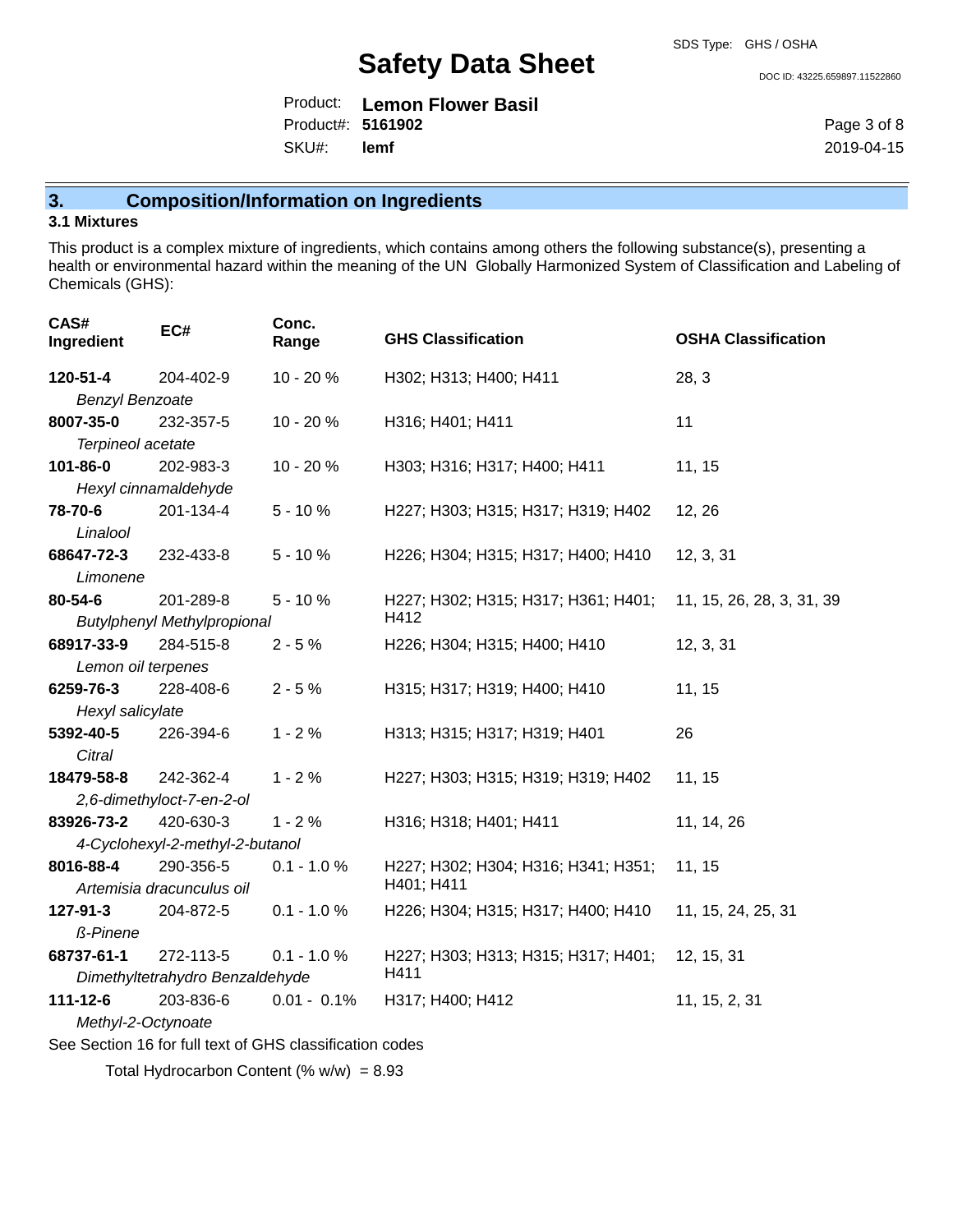SDS Type: GHS / OSHA

# **Safety Data Sheet**

DOC ID: 43225.659897.11522860

|                   | Product: Lemon Flower Basil |
|-------------------|-----------------------------|
| Product#: 5161902 |                             |
| SKU#: lemf        |                             |

Page 4 of 8 2019-04-15

| $\overline{4}$ . | <b>First Aid Measures</b>                                                  |                                                                                                               |
|------------------|----------------------------------------------------------------------------|---------------------------------------------------------------------------------------------------------------|
| 4.1              | <b>Description of first aid measures</b>                                   |                                                                                                               |
|                  | Inhalation:                                                                | Remove from exposure site to fresh air and keep at rest.<br>Obtain medical advice.                            |
|                  | <b>Eye Exposure:</b>                                                       | Flush immediately with water for at least 15 minutes.<br>Contact physician if symptoms persist.               |
|                  | <b>Skin Exposure:</b>                                                      | Remove contaminated clothes. Wash thoroughly with water (and soap).<br>Contact physician if symptoms persist. |
|                  | Ingestion:                                                                 | Rinse mouth with water and obtain medical advice.                                                             |
| 4.2              | Most important symptoms and effects, both acute and delayed                |                                                                                                               |
|                  | <b>Symptoms:</b>                                                           | no data available                                                                                             |
|                  | <b>Risks:</b>                                                              | Refer to Section 2.2 "Hazard Statements"                                                                      |
| 4.3              | Indication of any immediate medical attention and special treatment needed |                                                                                                               |
|                  | <b>Treatment:</b>                                                          | Refer to Section 2.2 "Response"                                                                               |
| 5.<br>5.1        | <b>Fire-Fighting measures</b><br><b>Extinguishing media</b>                |                                                                                                               |
|                  | Suitable:                                                                  | Carbon dioxide (CO2), Dry chemical, Foam                                                                      |
|                  | Unsuitable                                                                 | Do not use a direct water jet on burning material                                                             |
| 5.2              | Special hazards arising from the substance or mixture                      |                                                                                                               |
| 5.3              | During fire fighting:<br><b>Advice for firefighters</b>                    | Water may be ineffective                                                                                      |
|                  | <b>Further information:</b>                                                | Standard procedure for chemical fires                                                                         |

#### **6. Accidental Release Measures**

### **6.1 Personal precautions, protective equipment and emergency procedures**

Avoid inhalation and contact with skin and eyes. A self-contained breathing apparatus is recommended in case of a major spill.

#### **6.2 Environmental precautions**

Keep away from drains, soil, and surface and groundwater.

#### **6.3 Methods and materials for containment and cleaning up**

Clean up spillage promptly. Remove ignition sources. Provide adequate ventilation. Avoid excessive inhalation of vapors. Gross spillages should be contained by use of sand or inert powder and disposed of according to the local regulations.

#### **6.4 Reference to other sections**

Not Applicable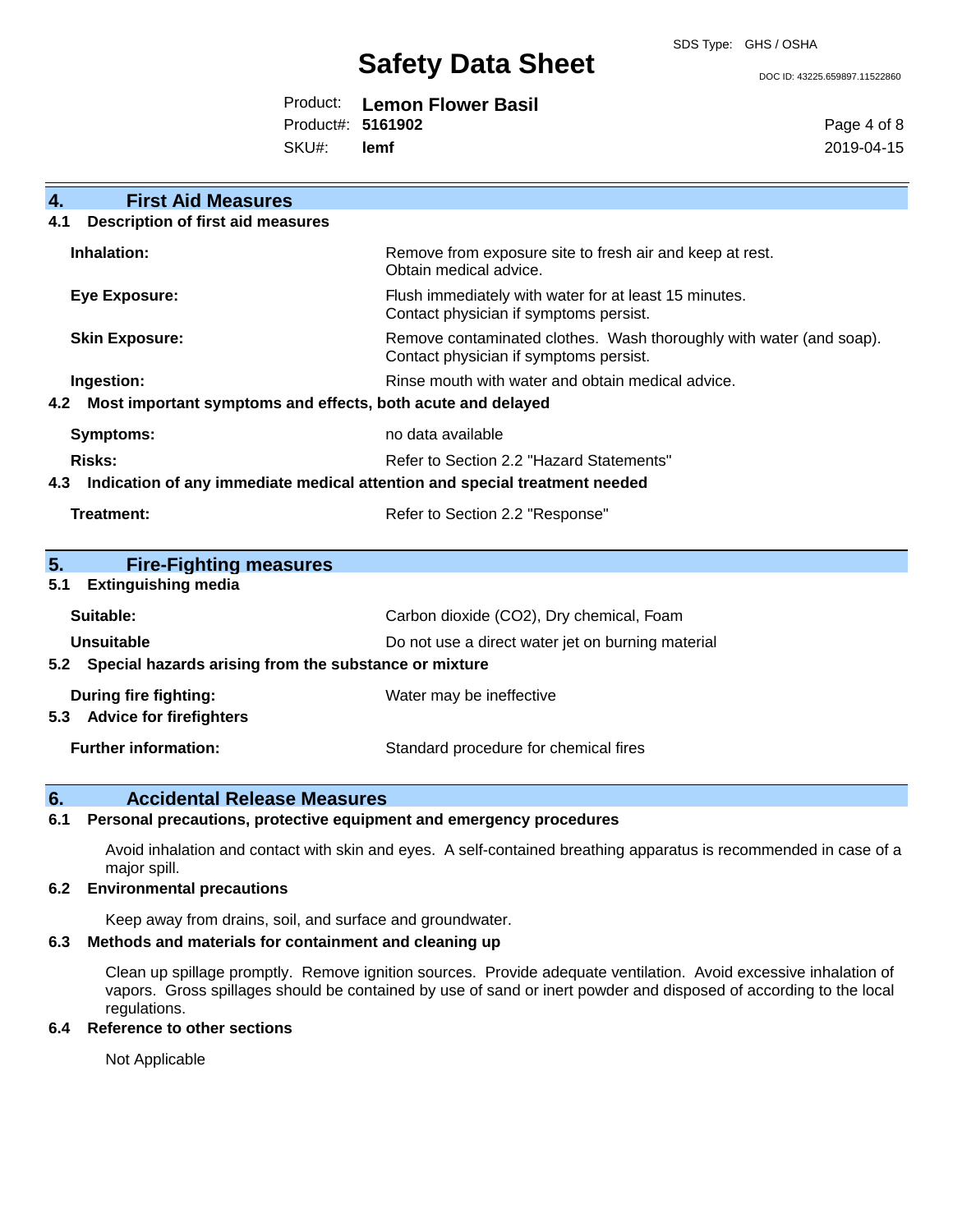DOC ID: 43225.659897.11522860

Product: **Lemon Flower Basil** SKU#: Product#: **5161902 lemf**

Page 5 of 8 2019-04-15

# **7. Handling and Storage**

#### **7.1 Precautions for safe handling**

Apply according to good manufacturing and industrial hygiene practices with proper ventilation. Do not drink, eat or smoke while handling. Respect good personal hygiene.

#### **7.2 Conditions for safe storage, including any incompatibilities**

Store in a cool, dry and ventilated area away from heat sources and protected from light in tightly closed original container. Avoid plastic and uncoated metal container. Keep air contact to a minimum.

#### **7.3 Specific end uses**

No information available

### **8. Exposure Controls/Personal Protection**

#### **8.1 Control parameters**

| <b>Exposure Limits:</b>      |  |                              |       |       |             |                                   |
|------------------------------|--|------------------------------|-------|-------|-------------|-----------------------------------|
| <b>Component</b>             |  |                              | ACGIH | ACGIH | <b>OSHA</b> | <b>OSHA</b>                       |
|                              |  |                              |       |       |             | TWA ppm STEL ppm TWA ppm STEL ppm |
| $127 - 91 - 3$<br>ß-Pinene   |  |                              | 20    |       |             |                                   |
| <b>Engineering Controls:</b> |  | Use local exhaust as needed. |       |       |             |                                   |

#### **8.2 Exposure controls - Personal protective equipment**

| Eye protection:                | Tightly sealed goggles, face shield, or safety glasses with brow guards and side shields, etc.<br>as may be appropriate for the exposure |
|--------------------------------|------------------------------------------------------------------------------------------------------------------------------------------|
| <b>Respiratory protection:</b> | Avoid excessive inhalation of concentrated vapors. Apply local ventilation where appropriate.                                            |
| <b>Skin protection:</b>        | Avoid Skin contact. Use chemically resistant gloves as needed.                                                                           |

#### **9. Physical and Chemical Properties**

#### **9.1 Information on basic physical and chemical properties**

| Appearance:                  | Liquid                               |
|------------------------------|--------------------------------------|
| Odor:                        | Conforms to Standard                 |
| Color:                       | Yellow Tint (G1) to Pale Yellow (G3) |
| <b>Viscosity:</b>            | Liquid                               |
| <b>Freezing Point:</b>       | Not determined                       |
| <b>Boiling Point:</b>        | Not determined                       |
| <b>Melting Point:</b>        | Not determined                       |
| <b>Flashpoint (CCCFP):</b>   | 168 F (75.56 C)                      |
| <b>Auto flammability:</b>    | Not determined                       |
| <b>Explosive Properties:</b> | None Expected                        |
| <b>Oxidizing properties:</b> | None Expected                        |
| Vapor Pressure (mmHg@20 C):  | 0.1182                               |
| %VOC:                        | 10.326                               |
| Specific Gravity @ 25 C:     | 0.9350                               |
| Density $@25C$ :             | 0.9320                               |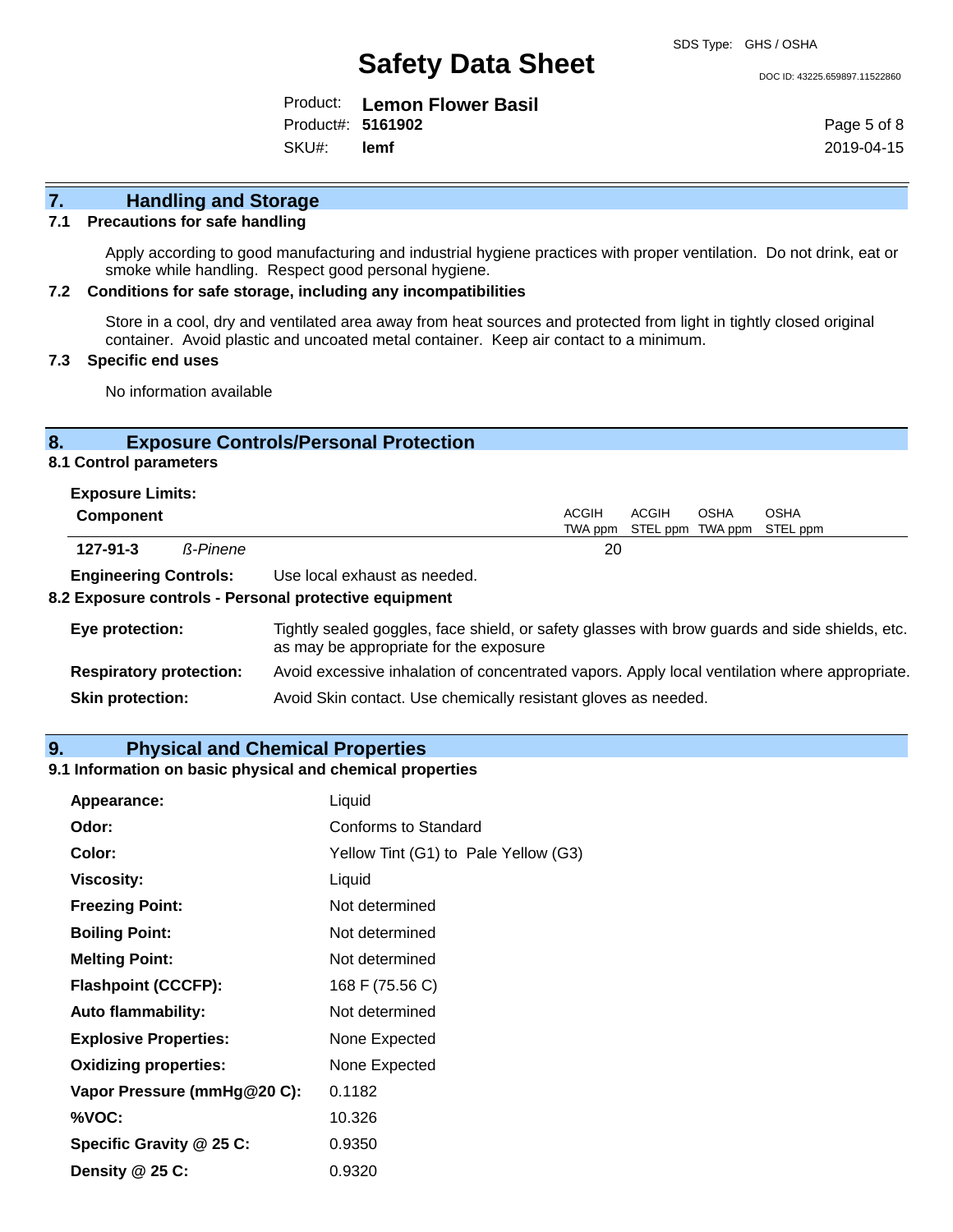DOC ID: 43225.659897.11522860

|                   | <b>Product:</b> Lemon Flower Basil |
|-------------------|------------------------------------|
| Product#: 5161902 |                                    |
| SKU#: lemf        |                                    |

Page 6 of 8 2019-04-15

| Refractive Index @ 20 C: | 1.4890 |
|--------------------------|--------|
| Soluble in:              | Oil    |

# **10. Stability and Reactivity**

| <b>10.1 Reactivity</b>                  | None                                               |
|-----------------------------------------|----------------------------------------------------|
| <b>10.2 Chemical stability</b>          | Stable                                             |
| 10.3 Possibility of hazardous reactions | None known                                         |
| 10.4 Conditions to avoid                | None known                                         |
| 10.5 Incompatible materials             | Strong oxidizing agents, strong acids, and alkalis |
| 10.6 Hazardous decomposition products   | None known                                         |

# **11. Toxicological Information**

### **11.1 Toxicological Effects**

Acute Toxicity Estimates (ATEs) based on the individual Ingredient Toxicity Data utilizing the "Additivity Formula"

| Acute toxicity - Oral - (Rat) mg/kg                | (LD50: 3,072.59) May be harmful if swallowed                                     |
|----------------------------------------------------|----------------------------------------------------------------------------------|
| Acute toxicity - Dermal - (Rabbit) mg/kg           | (LD50: Undetermined) Not classified - the classification criteria<br>are not met |
| Acute toxicity - Inhalation - (Rat) mg/L/4hr       | (LC50: Undetermined) Not classified - the classification criteria<br>are not met |
| <b>Skin corrosion / irritation</b>                 | Causes skin irritation                                                           |
| Serious eye damage / irritation                    | Causes serious eye irritation                                                    |
| <b>Respiratory sensitization</b>                   | Not classified - the classification criteria are not met                         |
| <b>Skin sensitization</b>                          | May cause an allergic skin reaction                                              |
| <b>Germ cell mutagenicity</b>                      | Not classified - the classification criteria are not met                         |
| Carcinogenicity                                    | Not classified - the classification criteria are not met                         |
| <b>Reproductive toxicity</b>                       | Suspected of damaging fertility or the unborn child                              |
| Specific target organ toxicity - single exposure   | Not classified - the classification criteria are not met                         |
| Specific target organ toxicity - repeated exposure | Not classified - the classification criteria are not met                         |
| <b>Aspiration hazard</b>                           | Not classified - the classification criteria are not met                         |

|  | 12. | <b>Ecological Information</b> |  |
|--|-----|-------------------------------|--|
|--|-----|-------------------------------|--|

#### **12.1 Toxicity**

| <b>Acute acquatic toxicity</b>     | Very Toxic to aquatic life                      |
|------------------------------------|-------------------------------------------------|
| <b>Chronic acquatic toxicity</b>   | Toxic to aquatic life with long lasting effects |
| <b>Toxicity Data on soil</b>       | no data available                               |
| <b>Toxicity on other organisms</b> | no data available                               |

**12.2 Persistence and degradability no data available**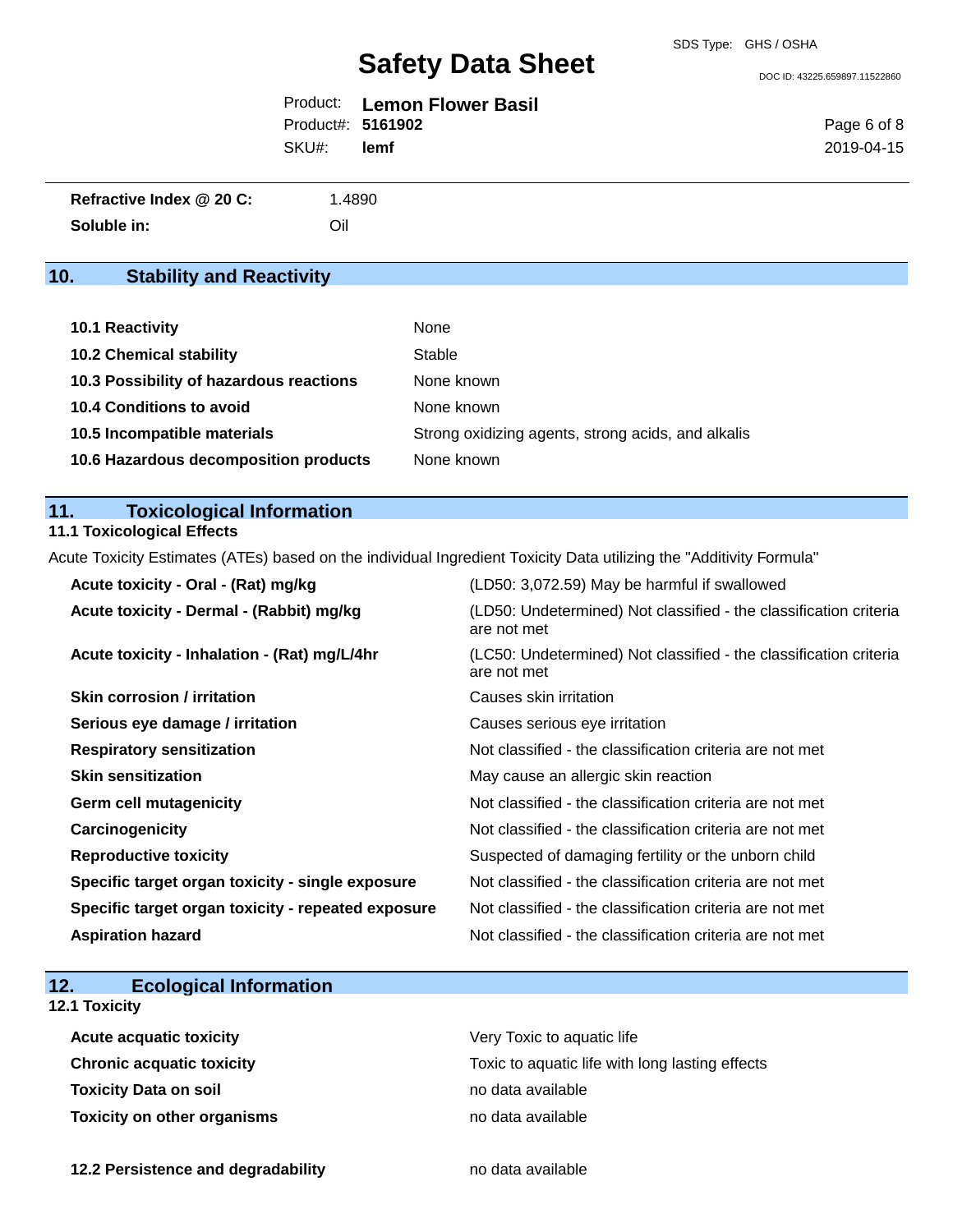DOC ID: 43225.659897.11522860

|                   | Product: Lemon Flower Basil |
|-------------------|-----------------------------|
| Product#: 5161902 |                             |
| SKU#: lemf        |                             |

Page 7 of 8 2019-04-15

| 12.3 Bioaccumulative potential | no data available |
|--------------------------------|-------------------|
| 12.4 Mobility in soil          | no data available |
| 12.5 Other adverse effects     | no data available |

### **13. Disposal Conditions**

### **13.1 Waste treatment methods**

Do not allow product to reach sewage systems. Dispose of in accordance with all local and national regulations. Send to a licensed waste management company.The product should not be allowed to enter drains, water courses or the soil. Do not contaminate ponds, waterways or ditches with chemical or used container.

## **14. Transport Information**

| <b>Regulator</b><br>U.S. DOT (Non-Bulk)<br><b>Chemicals NOI</b>  |            | <b>Class</b> | <b>Pack Group</b><br>Not Regulated - Not Dangerous Goods | <b>Sub Risk</b> | UN-nr. |
|------------------------------------------------------------------|------------|--------------|----------------------------------------------------------|-----------------|--------|
| <b>ADR/RID (International Road/Rail)</b>                         |            |              |                                                          |                 |        |
| <b>Environmentally Hazardous</b><br>Liquid, n.o.s.               | Substance. | 9            | Ш                                                        |                 | UN3082 |
| <b>IATA (Air Cargo)</b>                                          |            |              |                                                          |                 |        |
| <b>Environmentally Hazardous</b><br>Liquid, n.o.s.<br>IMDG (Sea) | Substance. | 9            | Ш                                                        |                 | UN3082 |
| <b>Environmentally Hazardous</b><br>Liquid, n.o.s.               | Substance. | 9            | Ш                                                        |                 | UN3082 |

| 15.<br><b>Regulatory Information</b>       |                                                              |
|--------------------------------------------|--------------------------------------------------------------|
| <b>U.S. Federal Regulations:</b>           |                                                              |
| <b>TSCA (Toxic Substance Control Act):</b> | All components of the substance/mixture are listed or exempt |
| 40 CFR(EPCRA, SARA, CERCLA and CAA)        | This product contains NO components of concern.              |
| <b>U.S. State Regulations:</b>             |                                                              |
| <b>California Proposition 65 Warning</b>   | This product contains the following components:              |
| $140-67-0$ 205-427-8 0.1 - 1.0 %           | Estragole (Methyl chavicol) (NFS)                            |
| 123-35-3(NF 204-622-5 0.01 - 0.1%          | beta-Myrcene (NFS)                                           |
| <b>Canadian Regulations:</b>               |                                                              |
| <b>DSL / NDSL</b>                          | 100.00% of the components are listed or exempt.              |
| 16<br>Other Information                    |                                                              |

### **16. Other Information**

#### **GHS H-Statements referred to under section 3**

H226 : Flammable liquid and vapour H302 : Harmful if swallowed H304 : May be fatal if swallowed and enters airways H313 : May be harmful in contact with skin

H316 : Causes mild skin irritation **H**317 : May cause an allergic skin reaction